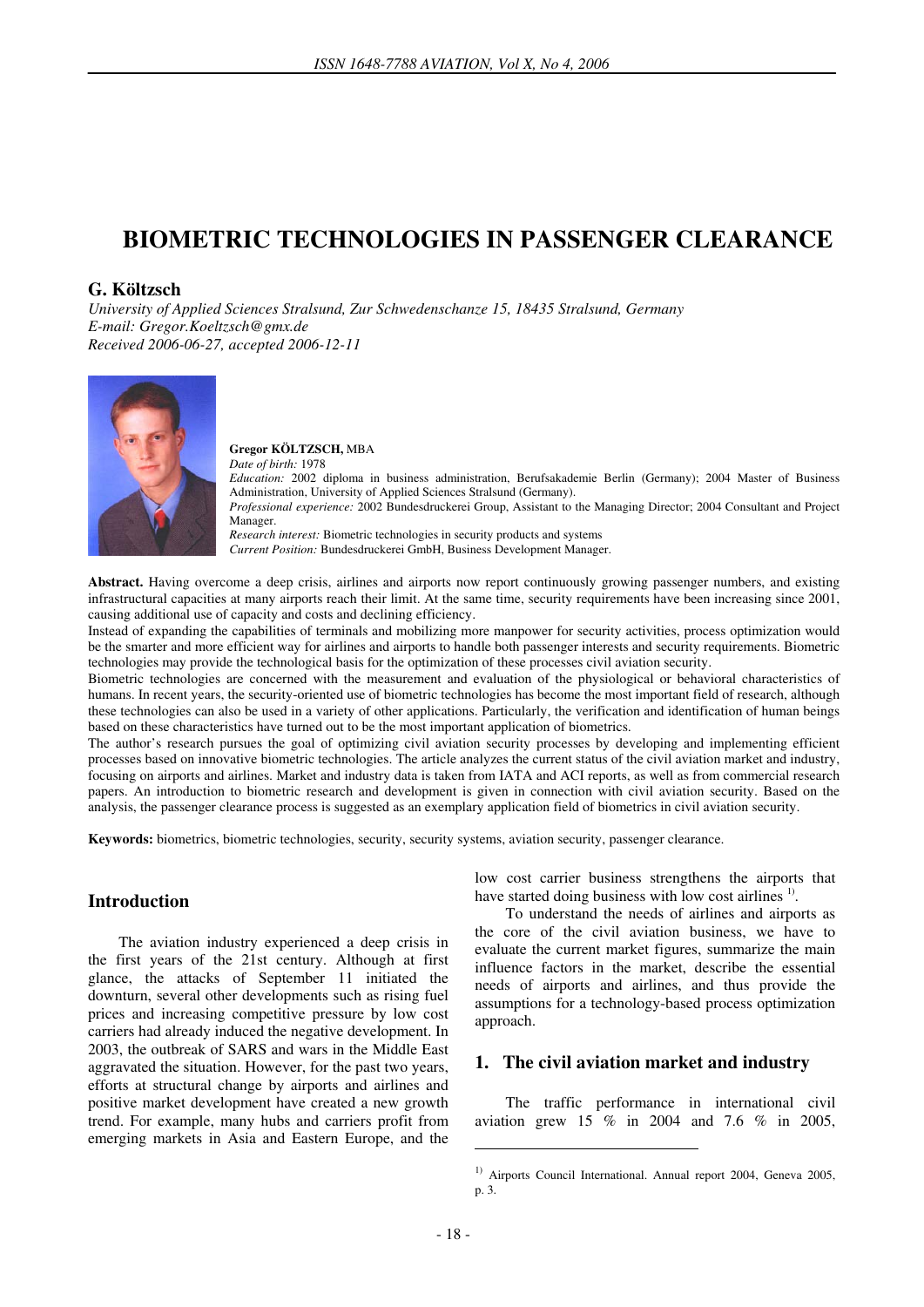measuring the amount of passenger kilometers. This indicates that the civil aviation industry has started to recover from the 2001 to 2003 crisis [11]. In the first quarter of 2006, international civil aviation continued to grow 6 %, primarily supported by strong world economic growth 2). IATA forecasts that 2.3 billion passengers and 45 million tons of freight will be transported annually by 2007 and that the turnover of the airline industry will rise from USD 379 billion in 2004 to USD 477 billion in 2007 at an average annual growth rate of 7.9  $\%$  <sup>3)</sup>. The growth will continue over the coming years. Booz Allen Hamilton forecasts an average annual market growth of 4-6 % in the mid-term [16]. Deutsche Bank Research forecasts an annual growth of 5 % in civil passenger transport and 6% in civil freight transport over the next 20 years. Civil aviation will profit from international economic growth, the rising integration of international markets, and global trends like outsourcing and offshoring. Furthermore, the strong growth of tourism originating in developing and newly industrializing countries like China will boost civil aviation [13].

Consequently, it can be predicted that passenger numbers will triple within the next 25 years, and terminal capacities will reach their limits. The first signs of capacity limitation can already be noticed, considering that the largest hubs are growing slower than they could due to capacity bottlenecks in passenger clearance. For example, Deutsche Bank Research mentions that the growth of the world's 10 largest airports was lower than average due to capacity limitations, e.g. at London Heathrow and Frankfurt. This is a clear of indicator how growth is hindered by structural problems, leading to a competitive disadvantage [7].

To solve these issues, USD 31 billion was spent by airports for security and infrastructure investments in 2004 3). Based on the 2004 figures, a total investment amount of USD 150 billion during the next five years seems to be a realistic forecast.

### **2. Challenges for airports and airlines**

What are the challenges that **airports** will face? First, almost all major airports have announced structural capacity expansions in runways, terminals, etc. as a consequence of the strong growth in number of passengers and volume of cargo [12]. The new infrastructure must enable fast and efficient clearance and ground and flight operations that meet the requirements of airlines and passengers regarding punctuality, comfort and efficiency. In these fields, airports have to operate reliably in very short time spans. Second, the establishment of this infrastructure must be economically reasonable for airports.

 $\overline{a}$ 

Third, airports have to bear additional costs for the implementation of security requirements that have been established as a reaction to the tightened security situation since 11 September 2001. Although the airport industry has been recovering from the downturn since then, profit margins are decreasing due to increasing security costs<sup>3)</sup>.

For example, the EU Regulation 2320/2002 on common regulations in aviation security requires particular security measures to protect security-restricted areas, causing direct costs at airports [9]. Regulation 2320/2002 defines aviation security as "the combination of measures and human and natural resources intended to safeguard civil aviation against acts of unlawful interference" [10]. Regulation 1138/2004 further defines the critical parts of security-restricted areas at airports [6].

Other issues of concern are infrastructural adaptations to the introduction of wide-bodied aircrafts, particularly the Airbus 380, and the continuing privatization process in the airport industry<sup>3)</sup>.

Table 1 gives an overview of the world's largest airports [1].

**Table 1.** The world's largest airports in 2005

| Rank           | Airport                           | <b>Passengers</b> |
|----------------|-----------------------------------|-------------------|
| 1              | ATLANTA, GA (ATL)                 | 85 907 423        |
| $\overline{2}$ | CHICAGO, IL (ORD)                 | 76 510 003        |
| 3              | LONDON, GB (LHR)                  | 67 915 389        |
| 4              | TOKYO, JP (HND)                   | 63 282 219        |
| 5              | LOS ANGELES, CA (LAX)             | 61 485 269        |
| $\overline{6}$ | DALLAS/FT WORTH AIRPORT, TX (DFW) | 59 064 360        |
| $\overline{7}$ | PARIS, FR (CDG)                   | 53 756 200        |
| 8              | FRANKFURT, DE (FRA)               | 52 219 412        |
| 9              | LAS VEGAS, NV (LAS)               | 44 280 190        |
| 10             | AMSTERDAM, NL (AMS)               | 44 163 098        |
| 11             | DENVER, CO (DEN)                  | 43 307 335        |
| 12             | MADRID, ES (MAD)                  | 41 939 904        |
| 13             | PHOENIX, AZ (PHX)                 | 41 204 071        |
| 14             | BEIJING, CN (PEK)                 | 40 989 651        |
| 15             | NEW YORK, NY (JFK)                | 40 584 001        |
| 16             | HONG KONG, CN (HKG)               | 40 282 000        |
| 17             | HOUSTON, TX (IAH)                 | 39 713 920        |
| 18             | <b>BANGKOK, TH (BKK)</b>          | 38 985 043        |
| 19             | MINNEAPOLIS/ST PAUL, MN (MSP)     | 37 563 664        |
| 20             | DETROIT, MI (DTW)                 | 36 374 906        |
| 21             | ORLANDO, FL (MCO)                 | 33 907 396        |
| 22             | SAN FRANCISCO, CA (SFO)           | 33 580 662        |
| 23             | NEWARK, NJ (EWR)                  | 33 033 569        |
| 24             | LONDON, GB (LGW)                  | 32 784 177        |
| 25             | SINGAPORE, SG (SIN)               | 32 430 856        |
| 26             | TOKYO, JP (NRT)                   | 31 525 275        |
| 27             | PHILADELPHIA, PA (PHL)            | 31 502 855        |
| 28             | MIAMI, FL (MIA)                   | 31 008 453        |
| 29             | TORONTO, ON, CA (YYZ)             | 29 914 925        |
| 30             | SEATTLE/TACOMA, WA (SEA)          | 29 289 009        |

**Airlines** have suffered from the same factors as airports, but in addition to the aspects described above, they have to meet certain specific challenges:

First, rising fuel prices resulted in shrinking margins for airlines and higher ticket prices. Second, many airlines were not prepared for the global rise of new competitors that are absorbing large portions of the new traffic growth and even threaten to take over parts of the established business. These new competitors may be low cost carriers, airlines in western regions, and new players in emerging markets. Consequently, many airlines started restructuring and reorganizing too late.

<sup>&</sup>lt;sup>1)</sup> Airports Council International. Annual report 2004, Geneva 2005, p. 3. 2) International Air Transport Association. Monthly traffic analysis

March 2006, Geneva 2006, p. 1.

<sup>3)</sup> Airports Council International**.** Annual Report 2004, Geneva 2005, p. 4.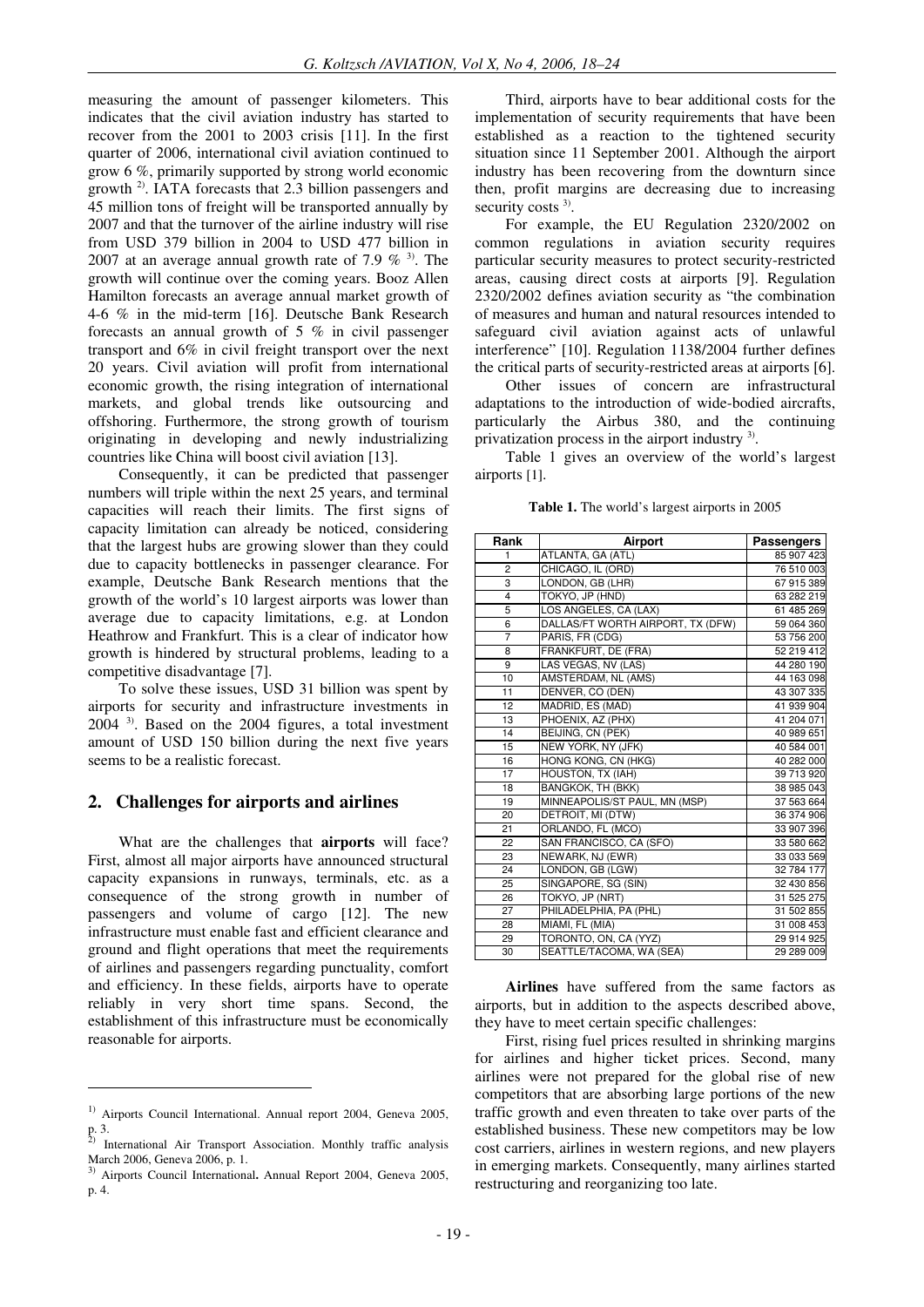Table 2 presents the world's largest airlines [16]. Passenger clearance is one of the processes that are affected the most from those negative developments. The combination of increasing security requirements and scarce terminal resources results in longer departure times for passengers. Although the time passengers spend at airports is growing, passengers cannot use this time because they must undergo additional security checks or have to wait at several points. Punctuality is suffering, and passengers have less time for additional activities at airports like shopping, which is an economic disadvantage for business at airports. Eventually, passenger satisfaction is diminishing because they experience a lack of convenience.

| Rank | Airline                      | Passengers in millions |
|------|------------------------------|------------------------|
|      | American Airlines, Inc.      | 91.570                 |
| 2    | Delta Airlines, Inc.         | 86.783                 |
| 3    | <b>United Airlines</b>       | 71.236                 |
|      | Northwest Airlines. Inc.     | 56.429                 |
| 5    | Japan Airlines International | 51.736                 |
| 6    | Deutsche Lufthansa A.G.      | 48.268                 |
|      | All Nippon Airways           | 46.450                 |
| 8    | Air France                   | 45.393                 |
| 9    | US Airways, Inc.             | 42.400                 |
| 10   | Continental Airlines, Inc.   | 40.548                 |

We can summarize that the business of airlines and airports is complex, involves various interest groups, and is embedded in a difficult market situation. Since airlines and airports are also highly vulnerable to external threats, it becomes clear that civil aviation security is a hard challenge for the aviation industry. But attacks on airports and airlines will damage much more than the airport infrastructure alone. Many industries, e.g. logistics, tourism, etc., depend on the on the transport capacities of airports and airlines. Hence, protection of civil aviation means protecting these associated industries as well.

Nevertheless, increasing security regulations result in higher costs and longer transfer times, which may compromise new traffic growth. Moreover, all structural changes either required by law or requested by the market are interlinked to immense costs or investments. Prevention must therefore be the aim of all security activities.

# **3. Potential security strategies of airlines and airports**

Having discussed the market and industry situation, we can consider possible strategies to solve the problems described above.

#### *First option: Exploit existing clearance capacities*

Exploiting existing capacities is what many airports and airlines do today. An increasing number of security stops are established in buildings that have not been designed for them, and more passengers are handled within short time slots at the terminals. Alternatively, departures are being rescheduled to early or late times of the day.

This strategy has been proven to work in the short term but implies inconvenience for passengers, who have to wait in long lines at crowded security checks or must depart very early or late. Time for shopping, dining, reading, etc. has diminished, and the number of seats in boarding areas is often inappropriate. Many airports are not even allowed to use early or late departure slots due to the prohibition of night flights. In the long run, this strategy will result in high dissatisfaction of passengers and eventually affect the whole market. Moreover, it will no longer work if passenger numbers rise further. Consequently, airports and airlines have to consider other options.

#### *Second option: Build up new clearance capacities*

Airports usually try to handle long-term growth by enlarging existing structures and building new terminals. Airlines may primarily purchase more airplanes and invest in bigger airplanes such as the A 380.

Building up new capacities is cost-intensive, diminishes financial results (e.g., investment depreciation), and threatens the competitive position of airports and the affected airlines during the construction time by causing inconvenience for passengers. Furthermore, the construction of new capacities is restricted by official regulations. In many cases, environmental and other societal concerns may also hinder capacity extensions<sup>4)</sup>.

To a certain degree, airports and airlines will have to follow this strategy but they may also solve the problem with a more economic and efficient process redesign.

#### *Third option: Redesign security processes*

Pursuing this strategy, airlines and airports optimize existing capacities and processes based on the implementation of innovative technology. Process optimization saves investment costs, enhances convenience for the passenger, and allows airports and airlines to use existing capacities in an optimal way.

Security activities are particularly complex during the passenger clearance process that is conducted by the airlines, airport operators, and border authorities. Security requirements regarding the passenger clearance process are constantly increasing. For example, additional security checks are introduced on the way from check-in to boarding, new detection devices are used at security checks, and additional manual passport controls may take place during boarding. All these activities take extra time, which increases costs and diminishes convenience.

Moreover, public security interests are tied closely to private security interests and responsibilities. Considering the various security activities, sovereign and private responsibilities overlap at airports. Passengers on international, non-Schengen departures run through a series of public and private security control points. For example, security requirements for passengers traveling to the United States who are not US citizens have been constantly increasing. In the passenger clearance process, airlines increasingly take advantage of official travel

<u>.</u>

<sup>4)</sup> Airports Council International. Annual Report 2004, Geneva 2005, p. 6.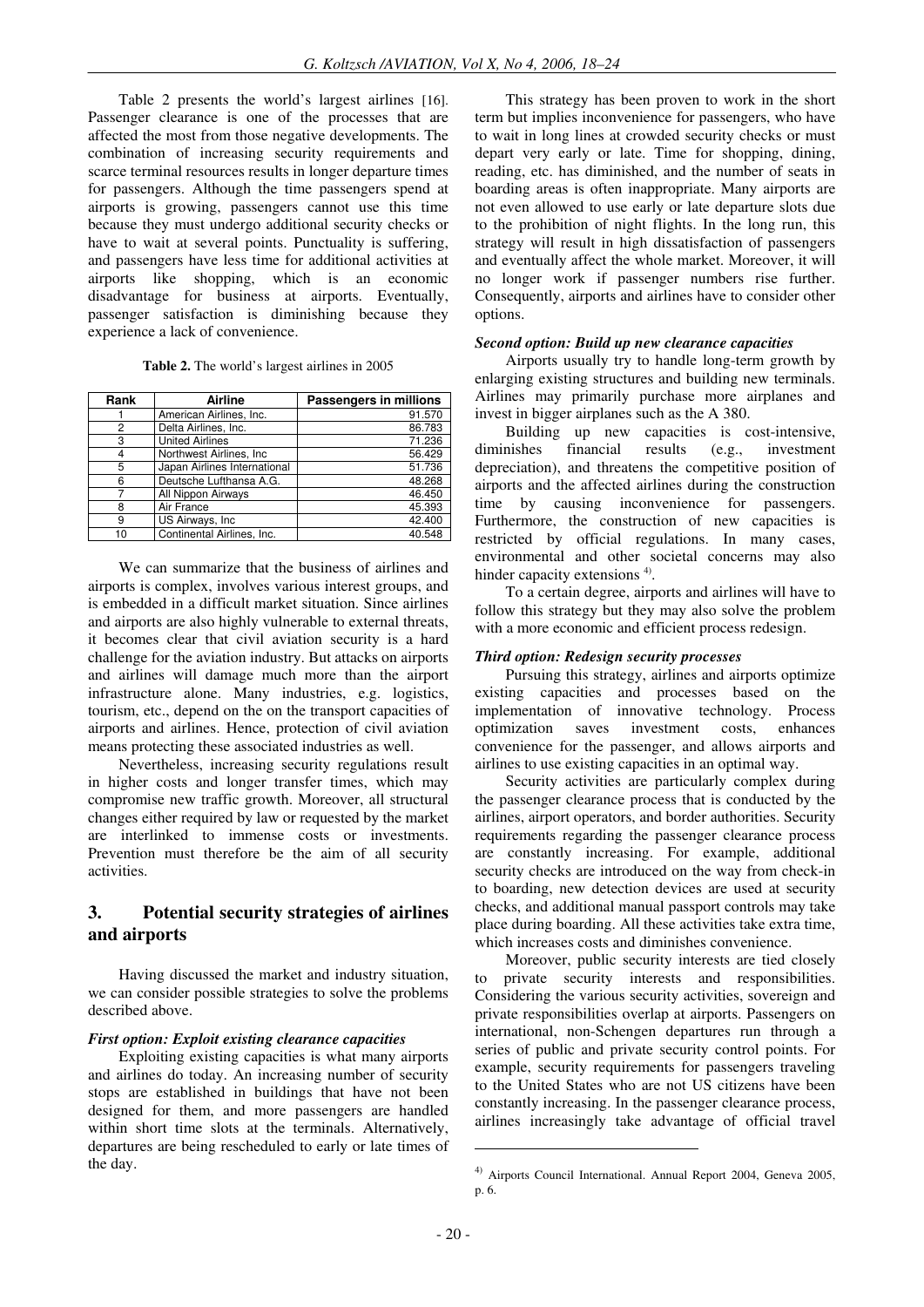documents, primarily passports. Furthermore, public authorities such as border police often outsource responsibilities at airports to private companies. Both public authorities (e.g., border police) and private actors (e.g., airport security personnel) must rely on each other and cannot accomplish their tasks successfully without each other.

This makes the development of integrated security concepts inevitable. Public and private players can only maintain aviation security with a mix of activities. In the long term, governments, airlines and airports must provide an integrated security approach at air borders and airports to protect a country's security. Moreover, a single incident may damage tourism and trade for a long time. This integrated approach must focus on the passenger clearance process and include all process steps from check-in, security checks, and boarding to arrival. Furthermore, the process must be interoperable for all airlines, airports and other participants involved.

Consequently, airports and airlines have to consider process optimization in addition to or as a substitution for capacity extensions. Rather than spending money to extend structural and manpower capacities, airlines and airports may invest in process optimizations. New technologies like biometrics and applications based on these technologies will enable change management. Particularly, the integration of biometrics into travel documents such as passports and the close connection of aviation security to border control will trigger optimization.

In reality, airports and airlines should pursue a mixture of the second and the third strategy. The expected market growth will to a certain degree require structural extensions, but they can be kept as low as possible with redesigned processes.

Any solution has to meet three core requirements:

- **Security** is the basis for passenger trust and, eventually, the basis of the civil aviation industry's economic success.
- **Convenience** must be provided through speed and efficiency of passenger clearance and may be a Unique Selling Proposition in times of increasing competition.
- **Cost efficiency** means that the costs of the biometric solution must be lower than structural capacity extensions and additional manpower.

Although both public authorities and private institutions are interested in maintaining and enhancing the security level in civil aviation, public authorities may put more emphasis on high security. Airlines and, in many cases, airports as profit-oriented institutions have to find an optimal solution from the cost efficiency perspective as well. From the marketing perspective, airports and airlines must offer convenient processes to their passengers to prevent competitive disadvantages.

These circumstances represent the window of opportunity for security providers, whose products and solutions are suited to enable airlines and airports to design their processes more quickly, securely, efficiently and comfortably. Their task is to research, develop and implement products and solutions that meet these core

needs. Technology-based solutions may be the starting point for a redesigned passenger clearance process.

# **4. Biometric technologies in civil aviation security**

Biometric technologies are concerned with the measurement and evaluation of human physiological or behavioral data. The term biometrics derives from the Greek words "bios" (life) and "metron" (measure). In a broader sense, biometrics can be defined as the measurement of body characteristics, in other words, biological statistics [15]. With this meaning the term has been used in medicine, biology, agriculture and pharmacy. Criminal prosecution, identity management and police records have used pictures, body height and finger prints for a long time [2]. However, the rise of new technologies to measure and evaluate physical or behavioral characteristics of living organisms has automatically given the word a second meaning. Research on computer-based, automated recognition of physiological and behavioral characteristics started in the 1960s, and the first commercial application was installed in 1968 [3]. In the present article, the term "biometric technologies" refers to automated methods of recognizing a person based on physiological or behavioral characteristics [8].

Automated systems based on biometrics to recognize persons enable fast, user-friendly and highly secure identification and verification processes. Among the most-used biometric technologies are facial, fingerprint, iris, signature and voice recognition [4]. Since biometric methods take advantage of individual human characteristics, they are more reliable than other methods of authorization that are only based on knowledge or possession, e.g. PINs.

In recent years, the security-oriented use of biometric technologies has become a promising field of research. Particularly, the verification and identification of people based on these characteristics have turned out to be the most important application of biometrics. Public security has been in the center of interest since 2001, and the deployment of biometrics to machine readable travel documents such as passports triggers the worldwide demand for biometric technologies. Citizens see the first large-scale applications related to identification documents such as electronic passports an ID cards. These projects will function as pioneer projects and market openers for additional applications and process optimizations.

According to J. Ringbeck, R. Hauser the use of biometric security technology in airport security areas allows high optimization of existing processes [17]. Although this optimization approach is a hard challenge considering the various interest groups in civil aviation security (e.g. airports, airlines, border police, security companies), it is supported by the success of biometric passports and other travel documents. Once sovereign border control at airports has introduced processes based on electronic passports and biometric technologies,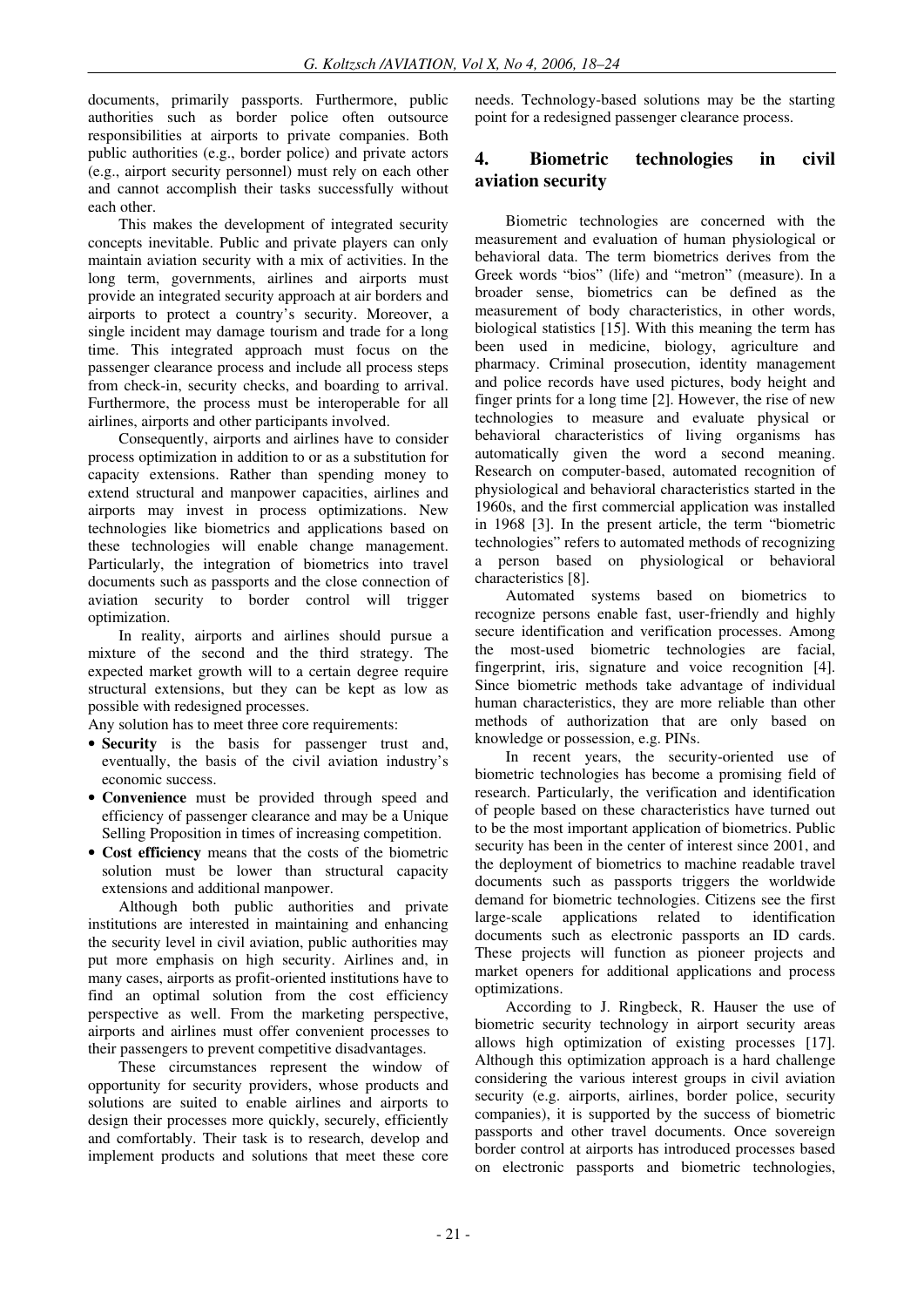private sector applications in the civil aviation business will profit from these pioneer applications.

Civil aviation security will be among the application fields of biometrics that profit the most from pioneer projects in the field of border security. Private parties such as airports and airlines are likely to redesign their processes alike, and establish related applications. Unlike land border control points, air border control points are not located at a country's geographical border but right at the airports. Therefore, border security at airports correlates with airport and airline security. For example, if biometric passports redefine the border control processes in the near-term future, in the mid-term, biometric aviation security will profit from the new border control processes. Since biometric methods only work in combination with other technologies such as document reading devices, RFID, optics and structural security measures, the traditional processes in these areas will change dramatically.

For the past few years, several trials have demonstrated the technical possibility to automate border control processes with biometric technologies, e.g. BioP II in Frankfurt, Germany [5]. Only a few trials were started with a focus to aviation processes, however. Even those aviation trials mostly put emphasis on employee access to security-restricted areas. Although this is one part of civil aviation security, it does not involve passengers and therefore does not solve the primary problems of airports and airlines related to limited terminal resources. Biometric access control for employees and visitors is much easier than biometric passenger clearance because the first group is smaller and changes less frequently.

Summarizing the current status of existing biometric approaches in civil aviation security, we have to state that most of these approaches:

- Focus on employees and visitors
- Focus on single process steps such as fast access to security areas
- Are based on one-stop solutions that do not include either transfer or arrival processes
- Are based on additional storage mediums such as trusted traveler smart cards but do not yet take advantage of biometric travel documents like electronic passports
- Require prior enrolment to obtain the biometric reference data
- Can only be fully used by travelers with hand luggage
- Are one-partner solutions. Inter-airline and inter-airport processes have hardly been considered
- Do not evaluate web and mobile check-in
- Do not include booking processes

Even if single aspects of this list are part of a trial, they are not part of an integrated concept. Normally, these trials take advantage of existing frequent flyer programs. Frequent flyers can enroll their data and receive a biometric storage medium, e.g. a smart card. These trials may re-establish comfort for these customers but do not solve the problems of the majority of passengers who are not frequent flyers.

**So far there is no civil aviation security program that uses biometric technologies based on electronic travel documents, including all process steps from booking, check-in, security controls and boarding to arrival. Integration of existing aviation IT infrastructures and an integrated real life use for international flights will be even more difficult to realize.** 

Figure illustrates the potential application fields of biometrics in civil aviation security.



Biometric application fields in civil aviation security

### **5. Perspectives**

We have seen that airports and airlines face several challenges that result from changes in their strategic environment, market, and industry. Increasing security requirements are one of the reasons for this development. In combination with growing passenger numbers and increasingly competitive pressure, security requirements have negative effects on the economic and competitive position of airports and airlines.

Currently, airports and airlines counteract this development by exploiting existing capacities, allocating more manpower and investing in additional terminal and clearance infrastructure. Eventually, these activities will further decrease margins and diminish passenger convenience.

Integrated security process optimization based on biometric technologies enables the harmonization, simplification, linkage and automation of elements of the passenger clearance process and other fields of application in civil aviation security. Passenger clearance is an application field of biometrics that has not yet been evaluated and tested in detail due to its complexity but allows high process optimization potential and, therefore, financial relief for airports and airlines.

This approach provides the key to economic success, enhances passenger convenience, minimizes the necessary additional infrastructure investments, and establishes solutions that are forward-looking. Passengerfriendly security processes may even be a unique selling proposition and an additional value for airports and airlines in competition.

In the long term, passenger clearance and other processes in civil aviation security will profit from the deployment of biometrics to passports and visas. Eventually, biometrics will penetrate all processes related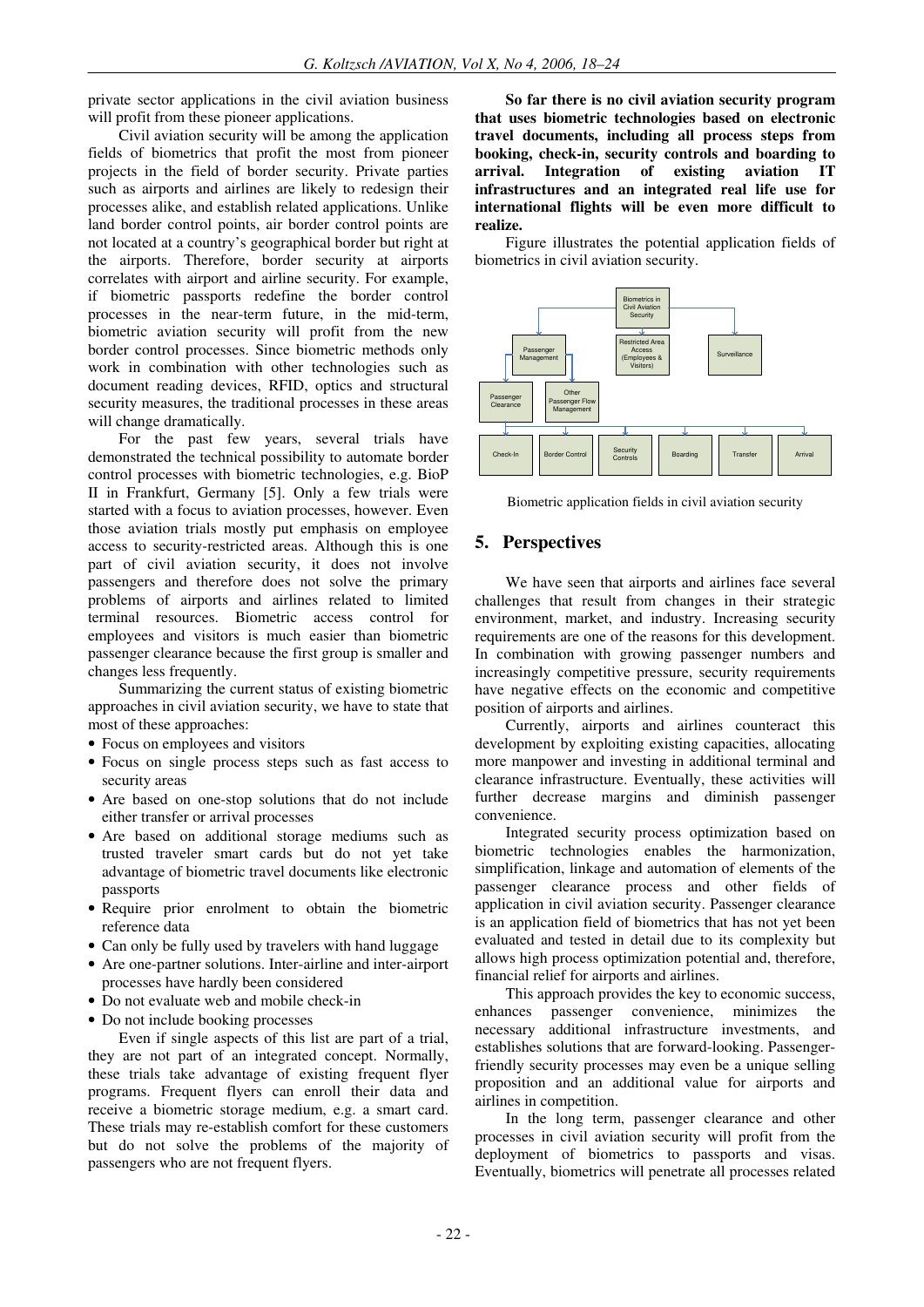to identification and verification of human beings in civil aviation security.

The author's future research will address the following issues:

- Detailed analysis of passenger clearing processes
- Assessment of the process bottlenecks and limitations
- Identification of potential approaches to remedy these bottlenecks and limitations
- Definition and implementation of an integrated and automated passenger clearance process including all process steps from booking to arrival
- Solution design depending on the clearance process chain
- Implementation and evaluation of large-scale biometric security solutions in civil aviation security

Nevertheless, biometric technologies will only be the enabler of process optimization. They may provide the technological basis for process optimizations but will not substitute integrated security concepts and planning.

# **Conclusions**

As a result of the previous analysis, we see that the future passenger clearance process should be based on the use of machine-readable passports that include electronic storage mediums and biometric data. An integrated civil aviation security approach should meet the following requirements:

- Compliance with the core needs of airlines and airports: High security, high convenience, and low costs
- Focus on passenger processes and optimization of the clearance process
- Focus on biometric technologies to identify and verify passengers
- Usage of biometric travel documents, particularly the electronic passport
- Integration of biometric check-in and boarding
- Integration of existing aviation processes and infrastructure
- Compliance with IATA strategies and key projects such as eTicketing and RFID-based baggage handling
- Interoperability for all airlines and airports
- Standardization and harmonization on an international level (ICAO, ISO, ACI, IATA)

# **References**

- 1. Airports Council International. Passenger Traffic 2005. Preliminary. In *http://www.airports. org/cda/*aci/display/main/aci\_content.jsp?zn=aci &cp=1-5-54\_9\_2, download 2006-06-12.
- 2. ALBRECHT**,** APT**.** Bedeutung der politischen und rechtlichen rahmenbedingungen für biometrische identifikationssysteme. In BEHRENS, MRR. *Biometrische identifikation; grundlagen, verfahren, perspektiven, verlag vieweg.* Braunschweig/ Wiesbaden, 2001, s. 31.
- 3. AMBERG, M. et al. Biometrische verfahren. Studie zum state of the art, Friedrich-Alexander-University Erlangen-Nuremberg Erlangen. Nuremberg, 2003, p. 5.
- 4. BIOVISION Consortium**.** Roadmap for biometrics in Europe to 2010. Roadmap to successful deployment from the user and system integrator perspective. Ipswich, 2003, p. 19.
- 5. Bundespolizei. Pilotprojekt "Automatisierte und biometriegestützte grenzkontrolle". In *http://www.bundespolizei.de/cln\_030/nn\_48520 8/sid\_32C6E8386708A61019F2D3E06E0A1195 /DE/Home/Automatisierte\_\_Grenzkontrolle/info rmationenVerfahrensablauf.html\_\_nnn=true,* download 10 June, 2006.
- 6. Commission of the European Communities. Commission regulation (EC) No 1138/2004 of 21 June 2004 establishing a common definition of critical parts of security restricted areas at airports. *Official Journal of the European Communities*, Brussels, 2004-06-22, L 221/6–7.
- 7. Deutsche Bank Research**.** Große airports verlieren 2005 an Boden. In *http://www.dbresearch.com/servlet/reweb2.ReW E*, download 2006-06-12.
- *8.* European Biometric Forum. Biometrics lexicon. In *http://www.eubiometricforum.com/index.php ?option=content&task=view&id=29&Itemid= 46.*
- 9. European Parliament and Council. Regulation (EC) No 2320/2002 of the European Parliament and of the Council of 16 December 2002; Establishing common rules in the field of civil aviation security. *Official Journal of the European Communities*, Brussels, 2002-12-30, L 355/1–21.
- 10. European Parliament and Council. Regulation (EC) No 2320/2002 of the European Parliament and of the Council of 16 December 2002. Establishing common rules in the field of civil aviation security. *Official Journal of the European Communities*, Brussels, 2002-12-30, L 355/1–21, p. 2.
- 11. HEYMANN, E. Zukunft der drehkreuzstrategie im luftverkehr. In *Deutsche Bank Research. Aktuelle Themen 354*, 2006-05-30, s. 4.
- 12. HEYMANN, E. Zukunft der Drehkreuzstrategie im Luftverkehr. In *Deutsche Bank Research. Aktuelle Themen 354*, 2006-05-30, s 5.
- 13. HEYMANN, E. Zukunft der Drehkreuzstrategie im Luftverkehr. In *Deutsche Bank Research Aktuelle Themen 354,* 2006-05-30, s. 4 f.
- 14. International Air Transport Association. Industry Outlook March 2006. New financial forecast. In *http://www.iata.org/NR/rdonlyres/DA8ACB38- 676F-4DB1-A2AC-4CB2C/0/Industry\_Outlook \_Mar06.pdf*, download 2006-05-05.<br>15. NOLDE. V. Grundlegende
- Grundlegende aspekte biometrischer verfahren. In *Biometrische verfahren, fachverlag Deutscher wirtschafts-*